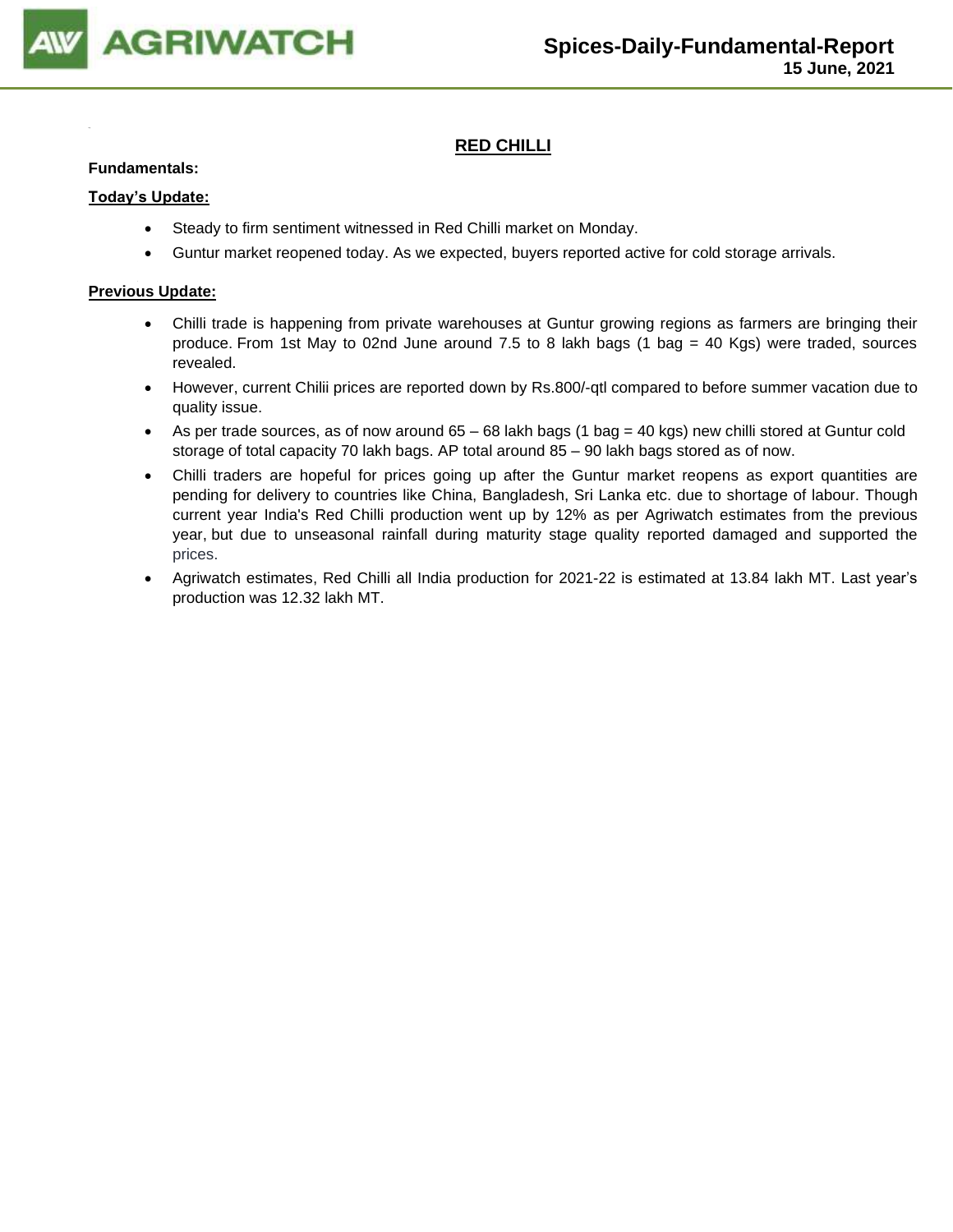

|                       |                                   | Red Chilli Spot Market Prices(Loose): (Rs/Qtl) |               |            |           |           |                                                                                                                                                                                                                                                                                                                                                                                                            |
|-----------------------|-----------------------------------|------------------------------------------------|---------------|------------|-----------|-----------|------------------------------------------------------------------------------------------------------------------------------------------------------------------------------------------------------------------------------------------------------------------------------------------------------------------------------------------------------------------------------------------------------------|
|                       |                                   |                                                | $14 -$        | $14$ -Jun- | 12-Jun-   | 12-Jun-   |                                                                                                                                                                                                                                                                                                                                                                                                            |
| <b>State</b>          | <b>Centre</b>                     | Grade                                          | <b>Jun-21</b> | 21         | 21        | 21        | Change                                                                                                                                                                                                                                                                                                                                                                                                     |
|                       |                                   |                                                | Low           | High       | Low       | High      |                                                                                                                                                                                                                                                                                                                                                                                                            |
|                       |                                   | <b>NCDEX Quality</b>                           | 10000         | 10500      | Closed    | Closed    |                                                                                                                                                                                                                                                                                                                                                                                                            |
|                       |                                   | <b>LCA 334</b>                                 | 11000         | 12000      | Closed    | Closed    |                                                                                                                                                                                                                                                                                                                                                                                                            |
|                       |                                   | Teja                                           | 14500         | 15500      | Closed    | Closed    |                                                                                                                                                                                                                                                                                                                                                                                                            |
|                       |                                   | No. 273                                        | 13000         | 14000      | Closed    | Closed    | $\blacksquare$<br>$\blacksquare$<br>$\blacksquare$<br>$\overline{\phantom{0}}$<br>$\blacksquare$<br>$\blacksquare$<br>$\blacksquare$<br>$\blacksquare$<br>$\blacksquare$<br><b>Unch</b><br><b>Unch</b><br>$\qquad \qquad \blacksquare$<br>$\blacksquare$<br>$\blacksquare$<br>$\blacksquare$<br>$\blacksquare$<br>$\blacksquare$<br>$\blacksquare$<br>$\qquad \qquad \blacksquare$<br>$\blacksquare$<br>Ξ. |
| <b>Andhra Pradesh</b> | <b>Guntur</b><br><b>Benchmark</b> | No. 5                                          | 13500         | 14500      | Closed    | Closed    |                                                                                                                                                                                                                                                                                                                                                                                                            |
|                       | market                            | Fatki                                          | 7000          | 9000       | Closed    | Closed    |                                                                                                                                                                                                                                                                                                                                                                                                            |
|                       |                                   | Byadgi                                         | 15000         | 15500      | Closed    | Closed    |                                                                                                                                                                                                                                                                                                                                                                                                            |
|                       |                                   | <b>US 341</b>                                  | 14500         | 15500      | Closed    | Closed    |                                                                                                                                                                                                                                                                                                                                                                                                            |
|                       |                                   | Denvor Delux                                   | 14000         | 15000      | Closed    | Closed    |                                                                                                                                                                                                                                                                                                                                                                                                            |
|                       |                                   | Indam <sub>5</sub>                             | 13500         | 14500      | Closed    | Closed    |                                                                                                                                                                                                                                                                                                                                                                                                            |
|                       |                                   | Teja                                           | 11600         | 14200      | Closed    | Closed    |                                                                                                                                                                                                                                                                                                                                                                                                            |
|                       |                                   | Wonder Hot                                     | 11600         | 13700      | Closed    | Closed    |                                                                                                                                                                                                                                                                                                                                                                                                            |
| Telangana             | Warangal                          | 341                                            | 9600          | 13300      | Closed    | Closed    |                                                                                                                                                                                                                                                                                                                                                                                                            |
|                       |                                   | Denvor Delux                                   | 9600          | 12700      | Closed    | Closed    |                                                                                                                                                                                                                                                                                                                                                                                                            |
|                       |                                   | Paprika                                        | <b>NA</b>     | <b>NA</b>  | Closed    | Closed    |                                                                                                                                                                                                                                                                                                                                                                                                            |
|                       |                                   | Fatki                                          | 4600          | 7700       | Closed    | Closed    |                                                                                                                                                                                                                                                                                                                                                                                                            |
|                       | Khammam                           | Teja (Cold storage)                            | 14500         | 15100      | Closed    | Closed    |                                                                                                                                                                                                                                                                                                                                                                                                            |
|                       |                                   | Teja (Non cold storage)                        | 9000          | 14100      | Closed    | Closed    |                                                                                                                                                                                                                                                                                                                                                                                                            |
|                       |                                   | No. 12                                         | <b>NA</b>     | <b>NA</b>  | <b>NA</b> | <b>NA</b> |                                                                                                                                                                                                                                                                                                                                                                                                            |
|                       |                                   | <b>Indu 2070</b>                               | <b>NA</b>     | <b>NA</b>  | <b>NA</b> | <b>NA</b> |                                                                                                                                                                                                                                                                                                                                                                                                            |
| <b>Madhya Pradesh</b> | <b>Bedia</b>                      | Fatki                                          | 7500          | 9500       | 7500      | 9500      |                                                                                                                                                                                                                                                                                                                                                                                                            |
|                       |                                   | Jhankar                                        | 14500         | 15500      | 14500     | 15500     | -                                                                                                                                                                                                                                                                                                                                                                                                          |
|                       |                                   | Ganesh                                         | <b>NA</b>     | <b>NA</b>  | <b>NA</b> | <b>NA</b> |                                                                                                                                                                                                                                                                                                                                                                                                            |
|                       |                                   | Teja(Khamam)                                   | 17500         | 17500      | Closed    | Closed    |                                                                                                                                                                                                                                                                                                                                                                                                            |
|                       |                                   | M.P. MacoTeja                                  | <b>NA</b>     | <b>NA</b>  | Closed    | Closed    |                                                                                                                                                                                                                                                                                                                                                                                                            |
|                       |                                   | Pala 12                                        | <b>NA</b>     | <b>NA</b>  | Closed    | Closed    |                                                                                                                                                                                                                                                                                                                                                                                                            |
| Delhi                 | <b>New Delhi</b>                  | <b>LCA 334</b>                                 | <b>NA</b>     | <b>NA</b>  | Closed    | Closed    |                                                                                                                                                                                                                                                                                                                                                                                                            |
|                       |                                   | Fatki                                          | NA            | <b>NA</b>  | Closed    | Closed    |                                                                                                                                                                                                                                                                                                                                                                                                            |
|                       |                                   | Packing                                        | <b>NA</b>     | <b>NA</b>  | Closed    | Closed    |                                                                                                                                                                                                                                                                                                                                                                                                            |
|                       |                                   | Dabbi                                          | <b>NA</b>     | <b>NA</b>  | <b>NA</b> | <b>NA</b> |                                                                                                                                                                                                                                                                                                                                                                                                            |
|                       |                                   | Guntur                                         | <b>NA</b>     | <b>NA</b>  | <b>NA</b> | <b>NA</b> |                                                                                                                                                                                                                                                                                                                                                                                                            |
|                       |                                   | Kaddi                                          | <b>NA</b>     | <b>NA</b>  | NA        | <b>NA</b> |                                                                                                                                                                                                                                                                                                                                                                                                            |
|                       |                                   | Dabbi Dlx Local                                | <b>NA</b>     | <b>NA</b>  | <b>NA</b> | <b>NA</b> |                                                                                                                                                                                                                                                                                                                                                                                                            |
|                       |                                   | Dabbi Medium Best (Local)                      | <b>NA</b>     | NА         | <b>NA</b> | <b>NA</b> |                                                                                                                                                                                                                                                                                                                                                                                                            |
| Karnataka             | <b>Byadgi</b>                     | Dabbi Best (Bellary)                           | NA            | NA         | <b>NA</b> | <b>NA</b> |                                                                                                                                                                                                                                                                                                                                                                                                            |
|                       |                                   | <b>KDL Deluxe (Local)</b>                      | <b>NA</b>     | NA         | NA        | <b>NA</b> |                                                                                                                                                                                                                                                                                                                                                                                                            |
|                       |                                   | <b>KDL Deluxe (Bellary)</b>                    | <b>NA</b>     | NA         | <b>NA</b> | <b>NA</b> |                                                                                                                                                                                                                                                                                                                                                                                                            |
|                       |                                   | <b>KDL Best(Local)</b>                         | NA            | NA         | NA        | <b>NA</b> |                                                                                                                                                                                                                                                                                                                                                                                                            |
|                       |                                   | <b>KDL Best(Bellary)</b>                       | NA            | NA         | NA        | <b>NA</b> |                                                                                                                                                                                                                                                                                                                                                                                                            |
|                       |                                   | <b>KDL Medium</b>                              | NA            | NA         | NA        | <b>NA</b> |                                                                                                                                                                                                                                                                                                                                                                                                            |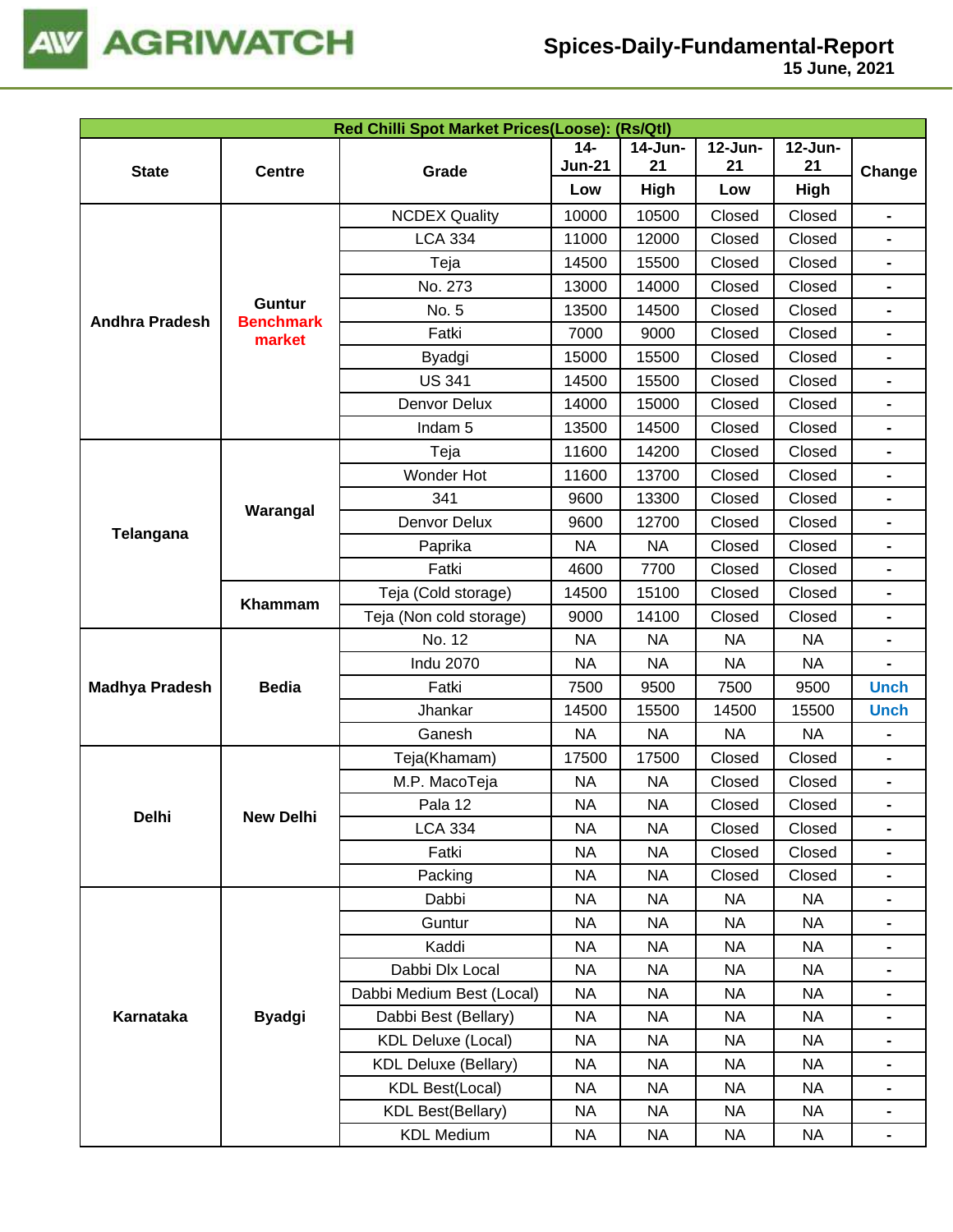

|                                                                  |               | Denvor Deluxe                 | NA        | NA        | NA        | <b>NA</b> |        |  |  |
|------------------------------------------------------------------|---------------|-------------------------------|-----------|-----------|-----------|-----------|--------|--|--|
|                                                                  |               | 2043                          | NA.       | NA        | <b>NA</b> | <b>NA</b> |        |  |  |
|                                                                  |               | 5531                          | NA.       | NA.       | <b>NA</b> | NA.       |        |  |  |
|                                                                  |               | C <sub>5</sub>                | NA        | NA        | <b>NA</b> | <b>NA</b> |        |  |  |
|                                                                  |               | <b>KDL Fatki</b>              | <b>NA</b> | NA.       | <b>NA</b> | <b>NA</b> |        |  |  |
|                                                                  |               | Seed Fatki                    | NA.       | NA.       | <b>NA</b> | NA.       |        |  |  |
| Arrivals & Off-take in bags (1 bag = 45 Kg), (1 bag = $38Kgs$ )* |               |                               |           |           |           |           |        |  |  |
|                                                                  |               |                               |           |           |           |           |        |  |  |
| <b>State</b>                                                     | <b>Centre</b> | <b>Parameter</b>              |           | 14-Jun-21 |           | 12-Jun-21 | Change |  |  |
|                                                                  |               | Arrivals                      |           | 50000     |           | Closed    |        |  |  |
| Andhra Pradesh                                                   | <b>Guntur</b> | Off-take                      |           | 35000     |           | Closed    |        |  |  |
|                                                                  | Warangal      | Arrivals                      |           | 5000      |           | Closed    |        |  |  |
| Telangana                                                        |               | Arrivals (Cold storage) *     |           | 20000     |           | Closed    |        |  |  |
|                                                                  | Khammam       | Arrivals (Non cold storage) * |           | 45000     |           | Closed    |        |  |  |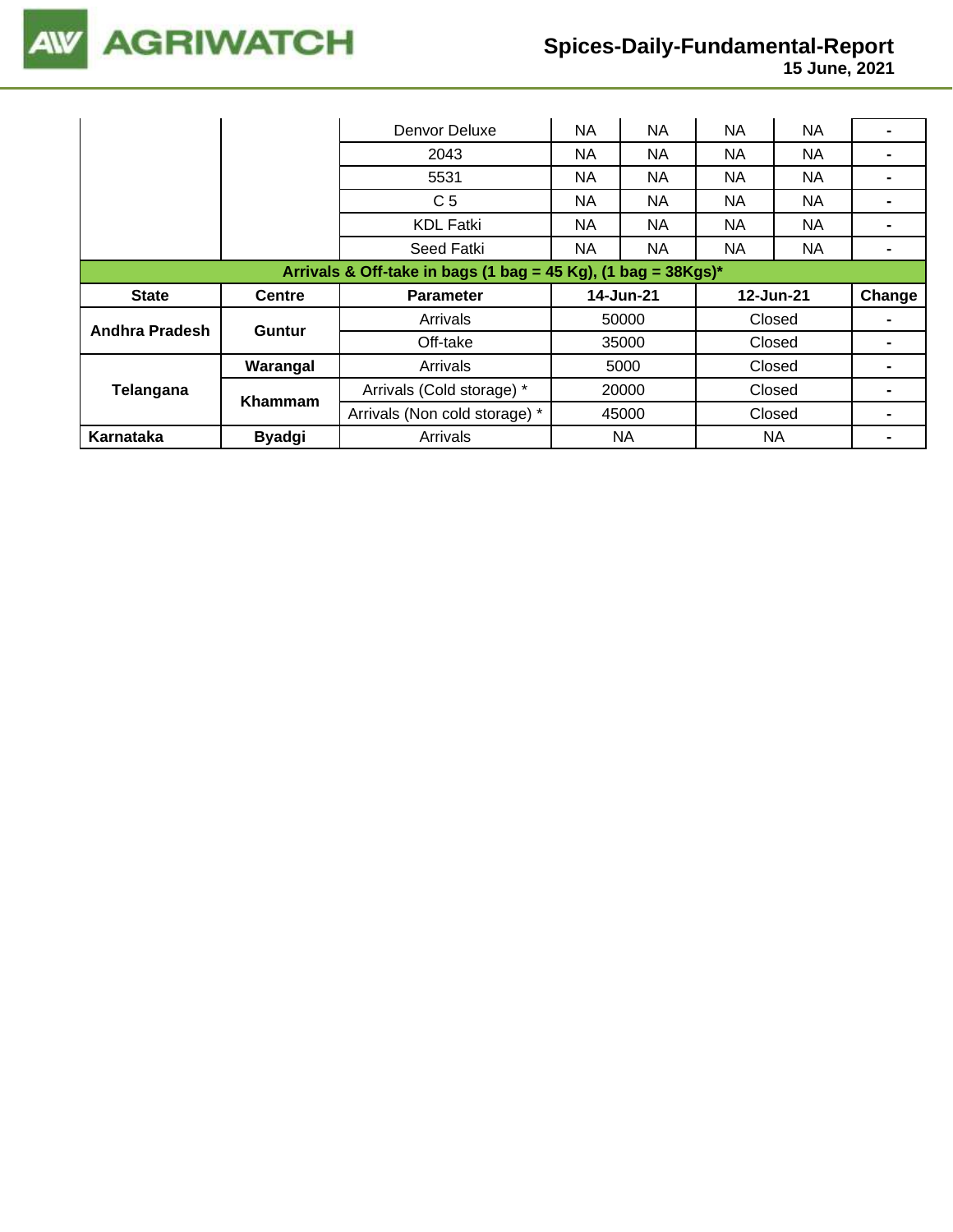

### **TURMERIC**

#### **Fundamentals: Today's Update:**

- Continued steady sentiment witnessed in the Turmeric spot market on Monday. Few spot markets reported closed due to coronavirus lockdown, likely to reopen from June third week.
	- Turmeric sowing in Maharashtra slowly started.

- Expected lower production current year supported the prices in the spot market from lower levels.
- For the 2021-22 marketing period, Agriwatch expected 0.62 lakh MT ending stocks (with increasing exports and domestic consumption), which is lower than 0.98 lakh MT from last year, likely to support prices from the current level.
- Good domestic demand along with upcountry demand supported the prices.
- Agriwatch estimates, Turmeric all India production for 2021-22 is estimated at 4.46 lakh MT. Last year's production was 4.53 lakh MT.

|                       |                         | <b>Turmeric Spot Market Prices (Loose): (Rs/Qtl)</b>             |           |                               |                                                                                                                                                                                           |  |  |  |  |
|-----------------------|-------------------------|------------------------------------------------------------------|-----------|-------------------------------|-------------------------------------------------------------------------------------------------------------------------------------------------------------------------------------------|--|--|--|--|
| <b>State</b>          | <b>Centre</b>           | Grade                                                            | 14-Jun-21 | 12-Jun-21                     | Change                                                                                                                                                                                    |  |  |  |  |
|                       |                         | Nizam quality                                                    | 7600      | Closed                        |                                                                                                                                                                                           |  |  |  |  |
|                       | <b>Nizamabad</b>        | Double polish finger                                             | 8500      | Closed                        | $\blacksquare$                                                                                                                                                                            |  |  |  |  |
| Telangana             | <b>Benchmark market</b> | Gattah (unpolished)                                              | 6800      | Closed                        | $\blacksquare$                                                                                                                                                                            |  |  |  |  |
|                       |                         | Gattah (double polished)                                         | 7900      | Closed                        | $\blacksquare$                                                                                                                                                                            |  |  |  |  |
|                       | Warangal                | Finger                                                           | 6690      | Closed                        | $\blacksquare$                                                                                                                                                                            |  |  |  |  |
|                       |                         | Round                                                            | 6290      | Closed                        | $\blacksquare$                                                                                                                                                                            |  |  |  |  |
|                       |                         | Finger                                                           | 8000      | Closed                        | $\blacksquare$                                                                                                                                                                            |  |  |  |  |
|                       | <b>Erode</b>            | Gattah                                                           | 7500      | Closed                        |                                                                                                                                                                                           |  |  |  |  |
|                       |                         | Sellem                                                           | 8500      | Closed                        |                                                                                                                                                                                           |  |  |  |  |
| <b>Tamil Nadu</b>     | Coimbatore              | <b>Bulb</b>                                                      | <b>NA</b> | <b>NA</b>                     | $\blacksquare$<br>$\blacksquare$<br>$\blacksquare$<br>$\blacksquare$<br>$\blacksquare$<br>$\blacksquare$<br>$\blacksquare$<br>$\blacksquare$<br><b>Unch</b><br><b>Unch</b><br><b>Unch</b> |  |  |  |  |
|                       |                         | Finger                                                           | <b>NA</b> |                               |                                                                                                                                                                                           |  |  |  |  |
|                       | <b>Salem</b>            | <b>Bulb</b>                                                      | <b>NA</b> |                               |                                                                                                                                                                                           |  |  |  |  |
|                       |                         | Finger                                                           | <b>NA</b> |                               |                                                                                                                                                                                           |  |  |  |  |
|                       |                         | <b>Bulb</b>                                                      | <b>NA</b> | <b>NA</b><br>Closed<br>Closed |                                                                                                                                                                                           |  |  |  |  |
| <b>Andhra Pradesh</b> | <b>Duggirala</b>        | <b>Bilty</b>                                                     | <b>NA</b> |                               |                                                                                                                                                                                           |  |  |  |  |
|                       |                         | Finger                                                           | <b>NA</b> | Closed                        |                                                                                                                                                                                           |  |  |  |  |
|                       |                         | <b>Bilty</b>                                                     | <b>NA</b> | Closed                        |                                                                                                                                                                                           |  |  |  |  |
|                       |                         | Rajpuri/Salem Finger                                             | 12600     | Closed                        |                                                                                                                                                                                           |  |  |  |  |
|                       | Sangli                  | Rajpuri Medium                                                   | 9000      | Closed                        |                                                                                                                                                                                           |  |  |  |  |
|                       |                         | DesiKadappa                                                      | 7600      | Closed                        | <b>Unch</b>                                                                                                                                                                               |  |  |  |  |
|                       |                         | Salem Powder                                                     | <b>NR</b> | Closed                        |                                                                                                                                                                                           |  |  |  |  |
| <b>Maharashtra</b>    |                         | Mini Salem                                                       | <b>NR</b> | Closed                        |                                                                                                                                                                                           |  |  |  |  |
|                       | <b>Basmat</b>           | Super Salem                                                      | <b>NR</b> | Closed                        | <b>NA</b><br><b>NA</b>                                                                                                                                                                    |  |  |  |  |
|                       |                         | <b>Gattah Powder</b>                                             | <b>NR</b> | Closed                        |                                                                                                                                                                                           |  |  |  |  |
|                       |                         | <b>Gattah Premium</b>                                            | <b>NR</b> | Closed                        |                                                                                                                                                                                           |  |  |  |  |
|                       |                         | <b>Turmeric Finger Polished</b>                                  | 7500      | Closed                        |                                                                                                                                                                                           |  |  |  |  |
|                       |                         | <b>Turmeric Bulb Polished</b><br>Closed<br><b>Nanded</b><br>6800 |           |                               |                                                                                                                                                                                           |  |  |  |  |
|                       |                         | <b>Turmeric Mix</b>                                              | 7000      | Closed                        |                                                                                                                                                                                           |  |  |  |  |
|                       |                         | Gattah                                                           | 8600      | 8600                          |                                                                                                                                                                                           |  |  |  |  |
| <b>Delhi</b>          | <b>Delhi</b>            | Mini Salem                                                       | 9500      | 9500                          |                                                                                                                                                                                           |  |  |  |  |
|                       |                         | <b>Finger Single Polished</b>                                    | 8500      | 8500                          |                                                                                                                                                                                           |  |  |  |  |
|                       |                         | <b>Finger Double Polished</b>                                    | 9500      | 9500                          |                                                                                                                                                                                           |  |  |  |  |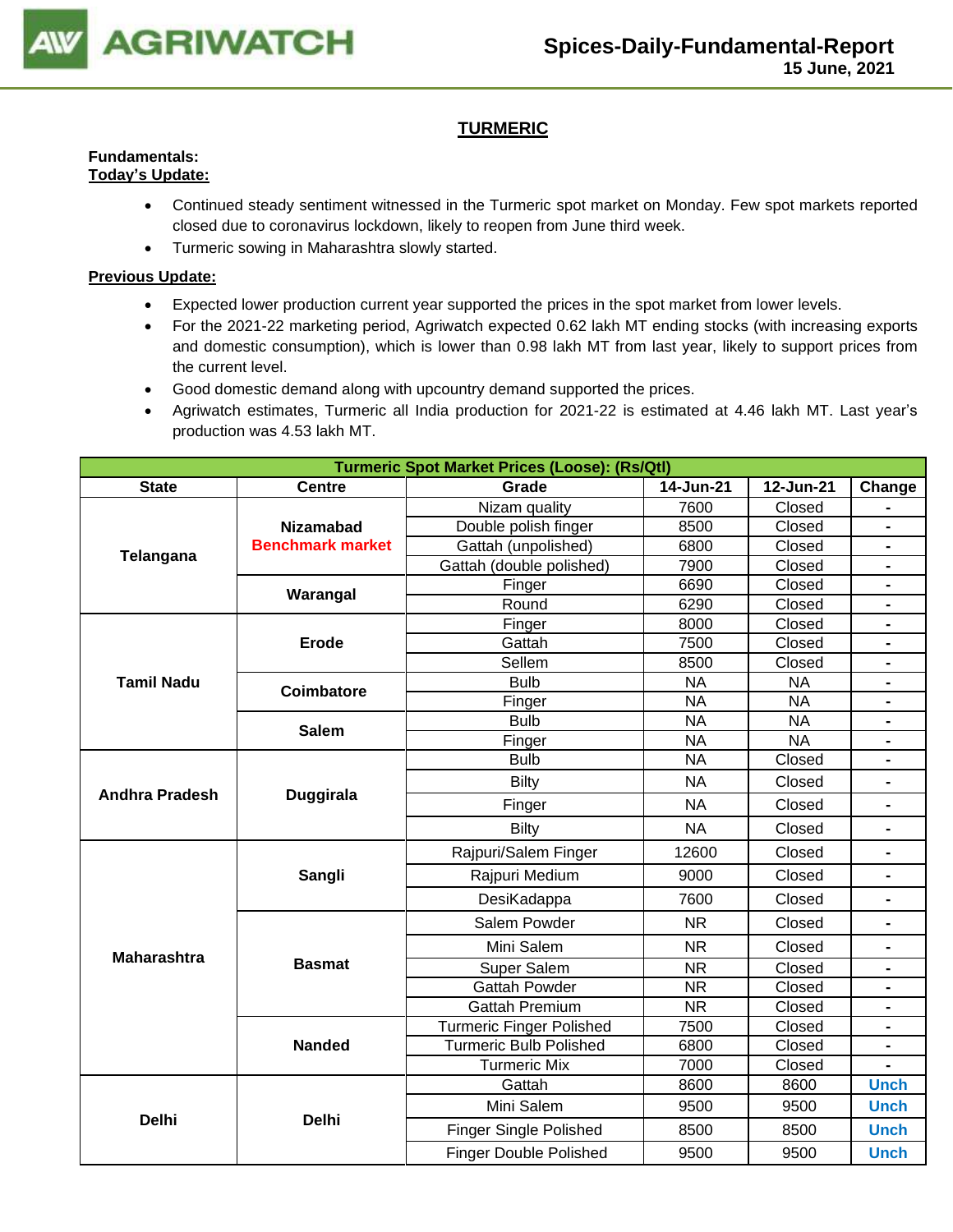

| <b>State</b>          |                  | Arrival & Off-take in bags $*(1 \text{ bag} = 75 \text{ Kg}),\#(1 \text{ bag} = 60 \text{ Kg})$ |           |           |                      |  |  |  |  |
|-----------------------|------------------|-------------------------------------------------------------------------------------------------|-----------|-----------|----------------------|--|--|--|--|
|                       | <b>Centre</b>    | <b>Parameter</b>                                                                                | 14-Jun-21 | 12-Jun-21 | Change               |  |  |  |  |
|                       | <b>Nizamabad</b> | <b>Arrival</b>                                                                                  | 5000      | Closed    | $\blacksquare$       |  |  |  |  |
| Telangana             |                  | Off-take                                                                                        | 5000      | Closed    | $\blacksquare$       |  |  |  |  |
|                       | Warangal         | <b>Arrival</b>                                                                                  | 2000      | Closed    |                      |  |  |  |  |
| Tamil Nadu            | Erode            | <b>Arrival</b>                                                                                  | Closed    | Closed    | $\blacksquare$       |  |  |  |  |
|                       |                  | Off-take                                                                                        | Closed    | Closed    |                      |  |  |  |  |
|                       | Coimbatore       | <b>Arrival</b>                                                                                  | NA.       | NA.       |                      |  |  |  |  |
|                       | <b>Salem</b>     | Arrival*                                                                                        | NA.       | NA        | $\blacksquare$       |  |  |  |  |
| <b>Andhra Pradesh</b> | <b>Duggirala</b> | Arrival*                                                                                        | NA        | Closed    | $\blacksquare$       |  |  |  |  |
|                       | Sangli           | Arrival#                                                                                        | NA.       | Closed    |                      |  |  |  |  |
| <b>Maharashtra</b>    | <b>Basmat</b>    | Arrival*                                                                                        | NR.       | Closed    |                      |  |  |  |  |
|                       | <b>Nanded</b>    | <b>Arrival</b>                                                                                  | 4000      | Closed    | $\blacksquare$       |  |  |  |  |
|                       |                  |                                                                                                 |           |           | <b>Arrival * Qtl</b> |  |  |  |  |

### **NCDEX-FUTURES MARKET**

| <b>Turmeric</b> |       |      |      |      |       |               |             |        |           |
|-----------------|-------|------|------|------|-------|---------------|-------------|--------|-----------|
| <b>Contract</b> | +/-\$ | Open | High | Low  | Close | <b>Volume</b> | Vol. Change | ΟI     | OI Change |
| <b>Jun-21</b>   | 78    | 7542 | 7688 | 7530 | 7666  | 3.175         | 1.210       | 2,095  | $-1,295$  |
| July-21         | 96    | 7690 | 7830 | 7680 | 7828  | 4.540         | 2,030       | 10.490 | 1,150     |
| Aug-21          |       | 7876 | 7876 | 7876 | 7876  |               |             | 15     |           |

| <b>Spread</b> | <b>Jun-21</b> | <b>Jun-21</b> | Aug-21 |
|---------------|---------------|---------------|--------|
| <b>Basis</b>  | $-66$         |               |        |
| <b>Jun-21</b> |               | 162           |        |
| July-21       |               |               | 48     |

NB: Spot prices used for spread calculation is the basis Nizamabad for Nizam grade. Basis = Spot prices– Near month futures.

#### **NCDEX- STOCK POSITION**

| <b>Stocks</b>    | <b>Demat</b> | <b>In-Process</b> | <b>Total</b> |
|------------------|--------------|-------------------|--------------|
|                  | 12.06.2021   | 12.06.2021        | 12.06.2021   |
| <b>Sangli</b>    | 2338         |                   | 2338         |
| <b>Erode</b>     | $- -$        | $- -$             | $- -$        |
| <b>Nizamabad</b> | 1144         |                   | 1144         |
| Warangal         | $- -$        | $- -$             | $- -$        |
|                  |              |                   |              |

(**Quantity in MT)**

### **NCDEX Turmeric EED Wise Stock Position (Qty in MT) on 07th June, 2021**

| <b>EED</b>   | Sangli (Desi<br>Cuddapah) | <b>Sangli</b><br>(Rajapore) | <b>Nizamabad</b> | <b>Nizamabad</b><br>(Farmer Polished) | <b>Basmat</b><br>(Salem) | <b>Total</b> |
|--------------|---------------------------|-----------------------------|------------------|---------------------------------------|--------------------------|--------------|
| $10$ -Aug-21 | $\sim$ $\sim$             | 732                         | 120              | $\sim$ $\sim$                         | $\sim$ $\sim$            | 852          |
| 10-Sep-21    | $- -$                     | 317                         | 780              | $\sim$ $\sim$                         | $\sim$ $\sim$            | 1097         |
| 10-0ct-21    | $- -$                     | 238                         | 190              | $\sim$ $\sim$                         | $\sim$ $\sim$            | 378          |
| $10-Nov-21$  | $- -$                     | 903                         | 55               | $- -$                                 | $\sim$ $\sim$            | 958          |
| 10-Dec-21    | $- -$                     | 150                         |                  |                                       |                          | 150          |
| <b>Total</b> | $- -$                     | 2340                        | 1145             | $\sim$                                | $- -$                    | 3485         |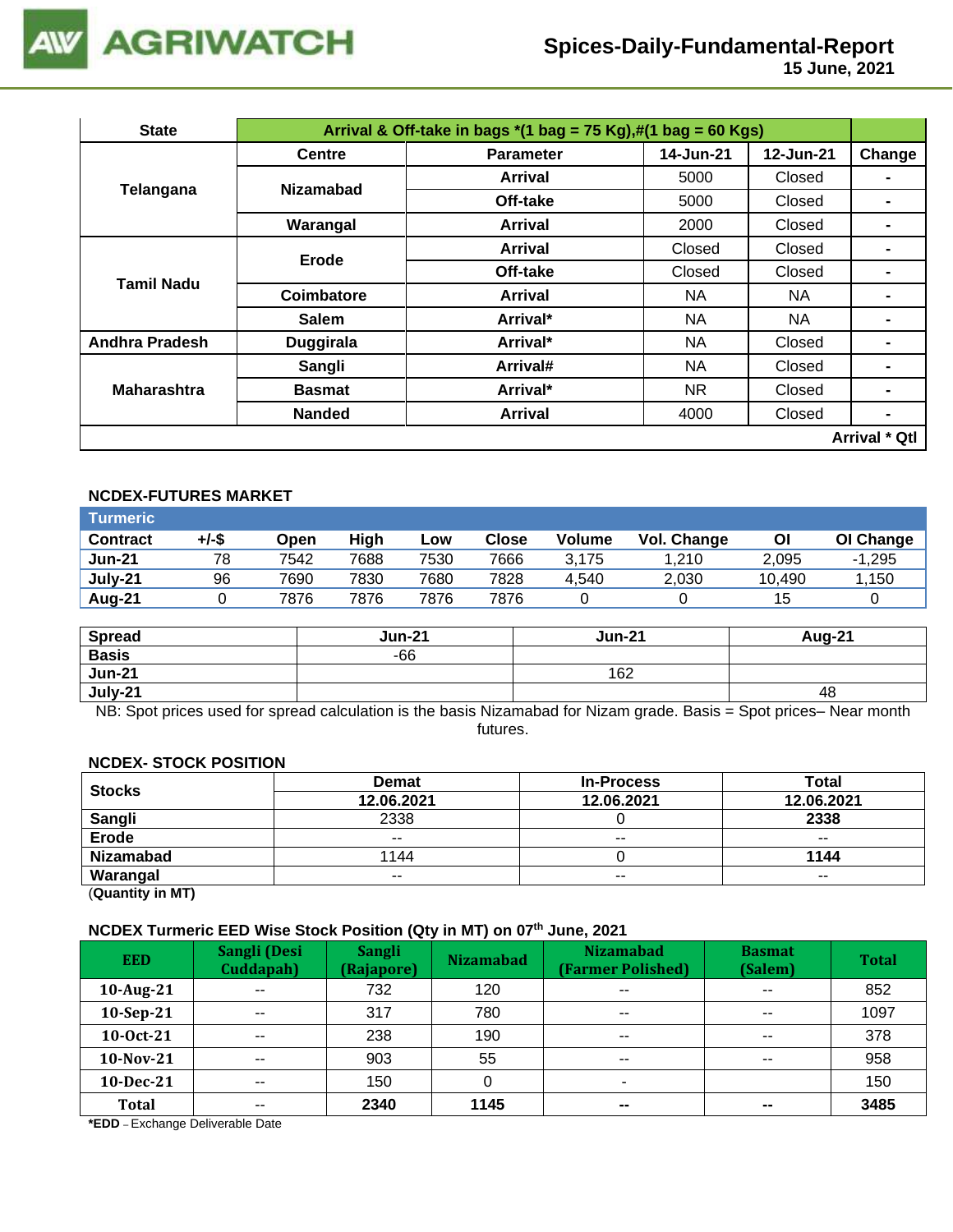

### **BLACK PEPPER**

#### **Fundamentals: Today's Update:**

### • Steady to firm sentiment witnessed in the Black pepper market on Monday.

- As of 14th June, new pepper 500 G/L traded at Rs.39,500/-qtl, Rs.100 up from the previous day.
- Vietnam Pepper price today, Pepper prices today (June 14) fluctuated slightly but in general flat in many localities. Currently, the average purchasing level is recorded at 70,000 VND/kg. [Pepper price](https://translate.google.com/website?sl=vi&tl=en&ajax=1&se=1&u=https://vietnambiz.vn/gia-tieu-hom-nay.html)  [today](https://translate.google.com/website?sl=vi&tl=en&ajax=1&se=1&u=https://vietnambiz.vn/gia-tieu-hom-nay.html) increased slightly by 500 VND/kg. specifically, in Dong Nai province with a survey price of 68,500 VND/kg. This is also the lowest purchase price currently. The remaining localities did not record any new changes, the transaction was stable at the old price. In which, the highest is Ba Ria - Vung Tau province with the price of 72,000 VND/kg. Following is Binh Phuoc province at 71,000 VND/kg.
- As per VPA, it is forecasted that in the coming time, global pepper prices will be favorable due to shortage of supply.
- According to the International Pepper Organization (IPC), Vietnam's 2021 pepper harvest will reach 180,000 MT, down 40,000 tons compared to the previous forecast, and 60,000 tons lower (down 25%) compared to with the 2020 harvest.

- Vietnam pepper exports decreased by 15.6% in volume over the same period in 2020, reaching 124,000 tons, from January to May. The average export price reaching 3,127 USD/ton, up 48.2% over the same period in 2020.
- Pepper planter's are holding their produce, as they are not interested to supply their produce at the current prices level also lower market movement due to lockdown in Kerala growing regions added the bullish sentiment.
- Domestic pepper farmers have called for the intervention of the Spices Board to ensure the purchasing and marketing for processors, dealers and consumers is taking place in accordance with their requirements. They pointed out restrictions on spice buyers and traders, especially in the two districts of Idukki and Wayanad in Kerela growing state, amid the shutdown due to the COVID-19 pandemic.
- The state's industrial regulator allowed processing units to operate, as spices belong to the food industry and are directly related to exports. However, processing units are having difficulty meeting domestic demand from Masala's manufacturers when raw materials are not available for processing.
- As per trade information, last few years very large quantities (on an average yearly around 5,000 MT) of pepper imported from Vietnam via Nepal and Myanmar to India illegally, but from last two years its banned, which was supported the Indian pepper prices and it will support the prices further in coming days.
- Currently, increasing demand coming from North-Eastern states, Bihar, West Bengal, Jharkhand etc. which was not coming in this way for the last few years as a result of illegal trade and growing domestic demand from other states likely to support pepper prices further.
- According to International Pepper Organization (IPC), in 2021, global pepper production is expected to reach 555 thousand tons, down 21 thousand tons compared to 2020 (576 thousand tons).
- Global pepper exports in 2020 recorded a slight increase of 2% at 481 thousand tons. The top three exporters are Vietnam, Brazil and Indonesia with a total market share of 89%.
- Currently, Vietnam has completed the harvest of the new pepper season. Pepper output in this crop is estimated at 180,000 tons, down 25-30% from the previous year. Although the official number has not been announced.
- According to Vietnam Pepper Association, the total pepper export volume is about 95,000 tons from January to April 2021 (in the first 4 months of 2020, it is 116,764 tons), down by 18.64%.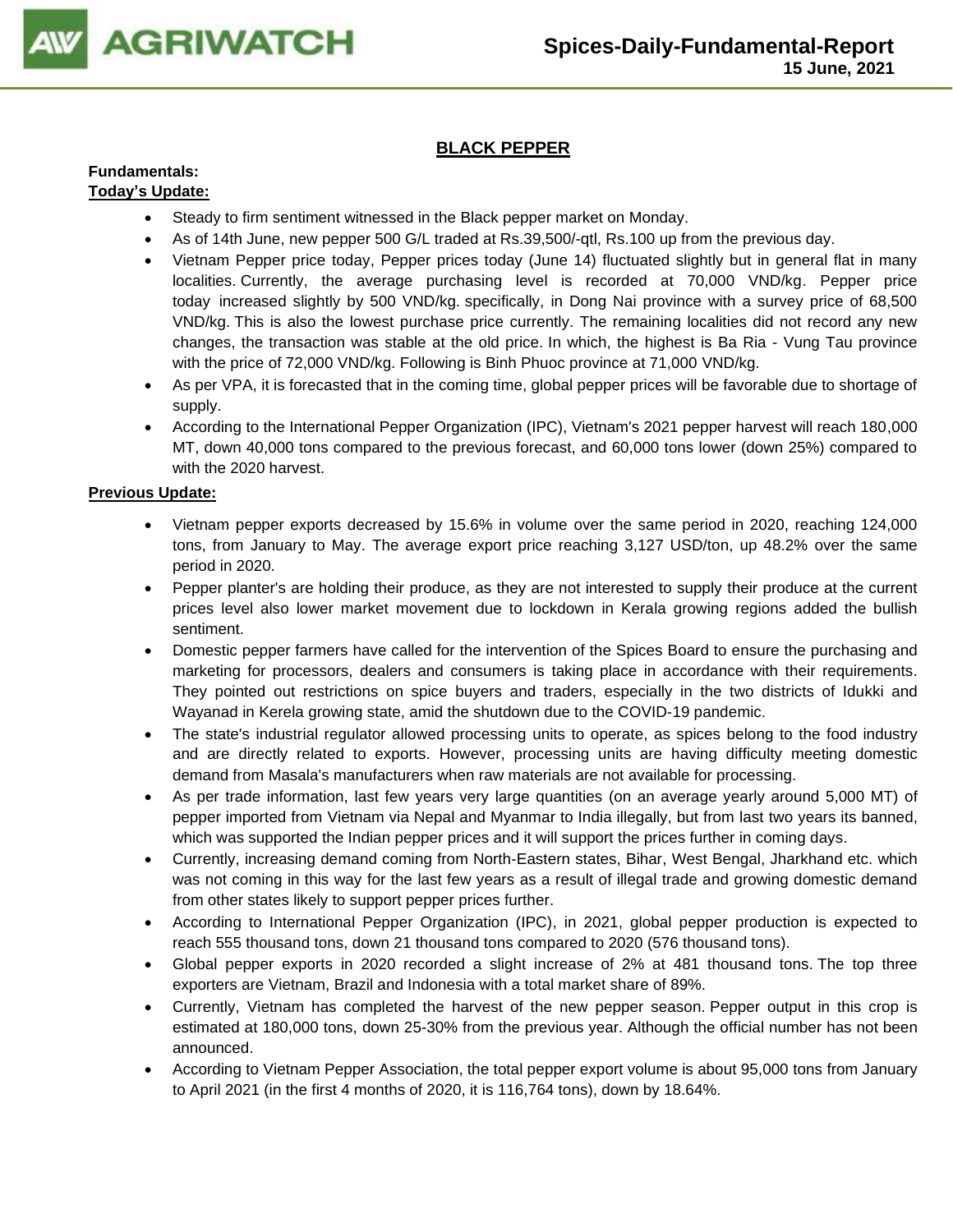| <b>Black Pepper Spot Market Prices (Loose): (Rs/Qtl)</b> |                         |                                        |           |           |                |  |  |  |  |
|----------------------------------------------------------|-------------------------|----------------------------------------|-----------|-----------|----------------|--|--|--|--|
| <b>State</b>                                             | <b>Centre</b>           | 14-Jun-21<br>12-Jun-21<br>Grade        |           |           |                |  |  |  |  |
| Kerala                                                   | Kochi                   | Ungarbled                              | 40500     | 40400     | 100            |  |  |  |  |
|                                                          | <b>Benchmark market</b> | Garbled                                | 42500     | 42400     | 100            |  |  |  |  |
| Karnataka                                                | Chikkamagaluru          | Ungarbled                              | Closed    | Closed    | $\blacksquare$ |  |  |  |  |
| <b>Delhi</b>                                             | <b>New Delhi</b>        | Unpolished                             | 42500     | 42500     | <b>Unch</b>    |  |  |  |  |
|                                                          |                         | Number 11.5                            | 46000     | 46000     | <b>Unch</b>    |  |  |  |  |
|                                                          |                         | <b>Arrivals &amp; Off-take in Tons</b> |           |           |                |  |  |  |  |
| <b>State</b>                                             | <b>Centre</b>           | <b>Parameter</b>                       | 14-Jun-21 | 12-Jun-21 | Change         |  |  |  |  |
|                                                          | Kochi                   | Arrivals                               | <b>NA</b> | NA        | $\blacksquare$ |  |  |  |  |
| Kerala                                                   |                         | Off-take                               | NA        | NA        | Change<br>-    |  |  |  |  |

|          | <b>Black Pepper FOB Prices (USD/MT)</b> |                                                                       |      |                                            |                                        |                              |  |  |  |  |  |
|----------|-----------------------------------------|-----------------------------------------------------------------------|------|--------------------------------------------|----------------------------------------|------------------------------|--|--|--|--|--|
| Date     | <b>Brazil</b><br><b>ASTA 570</b>        | Lampung<br>ex Kochi<br>(Indonesia)<br>(India) ASTA<br><b>ASTA 570</b> |      | Kuching (Sarawak,<br><b>Malaysia) ASTA</b> | <b>Ho Chi Minh</b><br>(Vietnam) 500g/l | Ho Chi<br><b>Minh 550g/l</b> |  |  |  |  |  |
| 03/06/21 | 3925                                    | 5723                                                                  | 3878 | 4985                                       | 3995                                   | 4035                         |  |  |  |  |  |
| 04/06/21 | 4000                                    | 5749                                                                  | 3873 | 4985                                       | 3995                                   | 4035                         |  |  |  |  |  |
| 07/06/21 | 4000                                    | 5645                                                                  | 3965 | 4985                                       | 3995                                   | 4035                         |  |  |  |  |  |
| 08/06/21 | 4000                                    | 5648                                                                  | 3967 | 4985                                       | 3995                                   | 4035                         |  |  |  |  |  |
| 09/06/21 | 4000                                    | 5659                                                                  | 3967 | 4985                                       | 3995                                   | 4035                         |  |  |  |  |  |
| 10/06/21 | 4000                                    | 5665                                                                  | 3973 | 4985                                       | 3995                                   | 4035                         |  |  |  |  |  |
| 11/06/21 | 4000                                    | 5787                                                                  | 3983 | 4985                                       | 3995                                   | 4035                         |  |  |  |  |  |
| 14/06/21 | 4000                                    | ۰                                                                     | 3898 | 4985                                       | 4045                                   | 4085                         |  |  |  |  |  |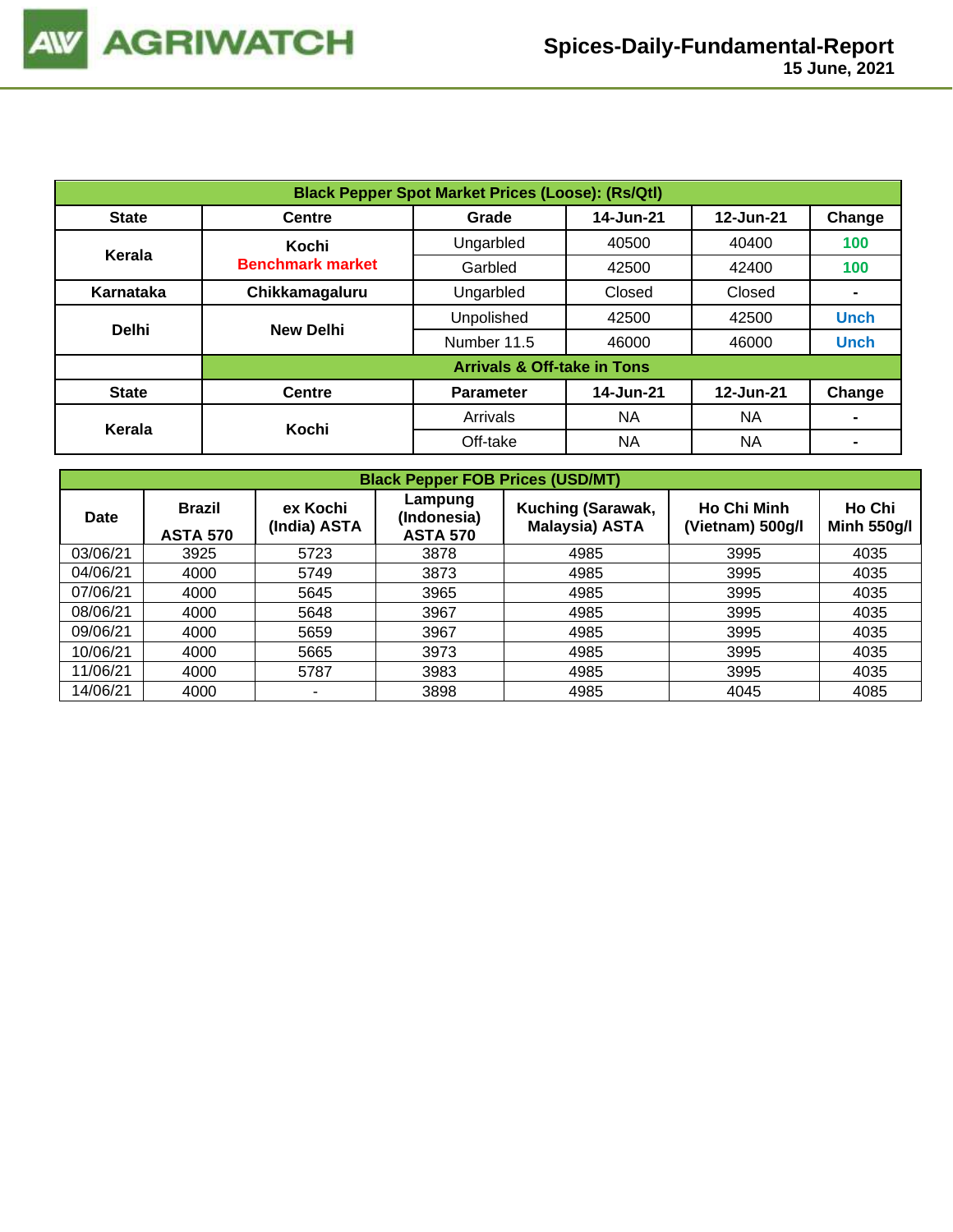

### **JEERA (CUMIN SEED)**

### **Fundamentals: Today's Update:**

• Mixed sentiment witnessed in Jeera Unjha spot market on Monday.

- Currently, due to Covid-19 buyers are uncertain for upcoming market condition, so they are not doing higher buying as of now.
- In Unjha benchmark market new crop supply reported at around 15,000 to 20,000 bags on an average daily basis.
- Buyers reported active at a lower price level. Export demand continuing at the Unjha spot market.
- *As per the Agriwatch production estimate, Jeera production for 2021-22 (marketing period) is estimated at 391,801 MT (around 71 lakh bags each of 55 kg) compared to last year's 451,451 MT (82 lakh bags).*

|              |                          | Jeera (Cumin Seed) Spot Market Prices (Loose): (Rs/Qtl) |           |           |                                                                                                                                                                                     |  |  |  |  |
|--------------|--------------------------|---------------------------------------------------------|-----------|-----------|-------------------------------------------------------------------------------------------------------------------------------------------------------------------------------------|--|--|--|--|
| <b>State</b> | <b>Centre</b>            | Grade                                                   | 14-Jun-21 | 12-Jun-21 | Change                                                                                                                                                                              |  |  |  |  |
|              | Unjha                    | Local                                                   | 12300     | 12300     | <b>Unch</b>                                                                                                                                                                         |  |  |  |  |
|              | <b>Benchmark market</b>  | <b>NCDEX Quality</b>                                    | 13700     | 13700     | <b>Unch</b>                                                                                                                                                                         |  |  |  |  |
|              |                          | Poojari type / Machine Cut                              | 14600     | 14600     | <b>Unch</b>                                                                                                                                                                         |  |  |  |  |
|              |                          | 1% Singapore                                            | <b>NR</b> | <b>NR</b> |                                                                                                                                                                                     |  |  |  |  |
|              | <b>Mundra Port (FoR)</b> | 2% Singapore                                            | <b>NR</b> | <b>NR</b> | $\frac{1}{2}$                                                                                                                                                                       |  |  |  |  |
| Gujarat      |                          | 1 % European                                            | <b>NR</b> | <b>NR</b> | $\blacksquare$                                                                                                                                                                      |  |  |  |  |
|              |                          | 2% European                                             | <b>NR</b> | <b>NR</b> |                                                                                                                                                                                     |  |  |  |  |
|              | Rajkot                   | Local                                                   | 12690     | 12855     |                                                                                                                                                                                     |  |  |  |  |
|              | Patan                    | Local                                                   | 12755     | 12955     |                                                                                                                                                                                     |  |  |  |  |
|              | <b>Dhrol</b>             | Local                                                   | <b>NA</b> | <b>NA</b> |                                                                                                                                                                                     |  |  |  |  |
|              | Gondal                   | Local                                                   | 12755     | 12705     |                                                                                                                                                                                     |  |  |  |  |
| Rajasthan    | Jodhpur                  | Local                                                   | 12500     | 12700     |                                                                                                                                                                                     |  |  |  |  |
|              | <b>Merta City</b>        | Local                                                   | 15000     | 14500     |                                                                                                                                                                                     |  |  |  |  |
|              | <b>Nagaur</b>            | Local                                                   | 13200     | <b>NA</b> | $\blacksquare$                                                                                                                                                                      |  |  |  |  |
|              | <b>Anandpur Kalu</b>     | Local                                                   | 13500     | 13500     | <b>Unch</b>                                                                                                                                                                         |  |  |  |  |
| <b>Delhi</b> | <b>New Delhi</b>         | Ganesh                                                  | 14800     | 14800     | <b>Unch</b>                                                                                                                                                                         |  |  |  |  |
|              |                          | Poojari type / Machine Cut                              | 16000     | 16000     | <b>Unch</b>                                                                                                                                                                         |  |  |  |  |
|              |                          | Arrival & Off-take in bags (1 bag = 55 kg)              |           |           |                                                                                                                                                                                     |  |  |  |  |
| <b>State</b> | <b>Centre</b>            | <b>Parameter</b>                                        | 14-Jun-21 | 12-Jun-21 | Change                                                                                                                                                                              |  |  |  |  |
|              |                          | Arrival                                                 | 6000      | 10000     | $-4000$                                                                                                                                                                             |  |  |  |  |
|              | Unjha                    | Off-take                                                | 6000      | 10000     | $-165$<br>$-200$<br>50<br>$-200$<br>500<br>$-4000$<br>600<br>$-50$<br>$\blacksquare$<br>$-9$<br><b>Unch</b><br><b>Unch</b><br>$\blacksquare$<br><b>Unch</b><br><b>Arrival * Qtl</b> |  |  |  |  |
|              | Rajkot                   | Arrival*                                                | 1700      | 1100      |                                                                                                                                                                                     |  |  |  |  |
| Gujarat      | Patan                    | Arrival*                                                | 113       | 163       |                                                                                                                                                                                     |  |  |  |  |
|              | <b>Dhrol</b>             | Arrival*                                                | <b>NA</b> | <b>NA</b> |                                                                                                                                                                                     |  |  |  |  |
|              | Gondal                   | Arrival                                                 | 900       | 909       |                                                                                                                                                                                     |  |  |  |  |
|              | Jodhpur                  | Arrival                                                 | 1000      | 1000      |                                                                                                                                                                                     |  |  |  |  |
|              | <b>Merta City</b>        | Arrival                                                 | 3500      | 3500      |                                                                                                                                                                                     |  |  |  |  |
| Rajasthan    | <b>Nagaur</b>            | Arrival                                                 | 1300      | <b>NA</b> |                                                                                                                                                                                     |  |  |  |  |
|              | <b>Anandpur Kalu</b>     | Arrival                                                 | 200       | 200       |                                                                                                                                                                                     |  |  |  |  |
|              |                          |                                                         |           |           |                                                                                                                                                                                     |  |  |  |  |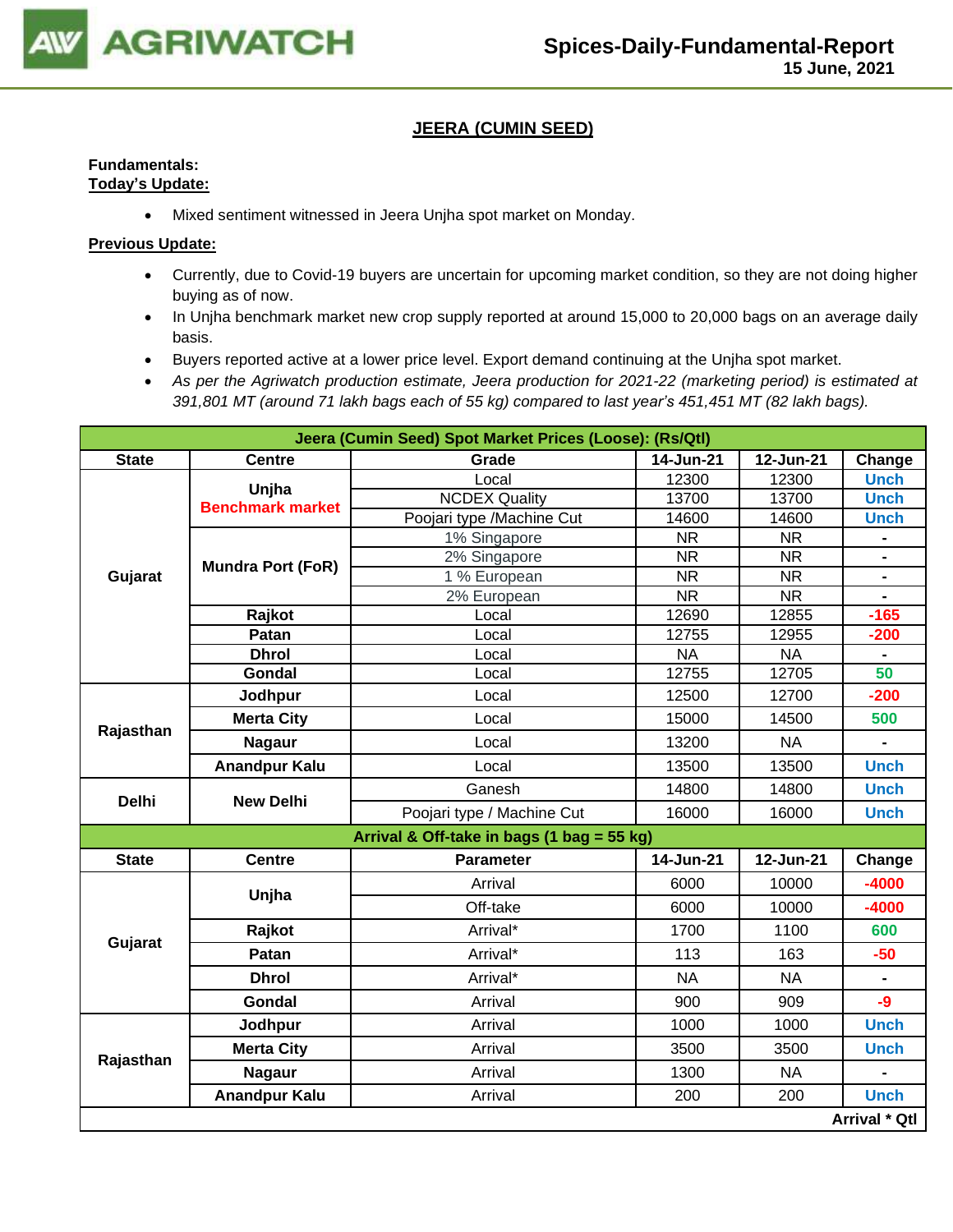### **NCDEX-FUTURES MARKET**

| <b>Jeera (Cumin Seed)</b> |       |       |       |       |              |        |             |       |           |
|---------------------------|-------|-------|-------|-------|--------------|--------|-------------|-------|-----------|
| <b>Contract</b>           | +/-\$ | Open  | High  | Low   | <b>Close</b> | Volume | Vol. Change | ΟI    | OI Change |
| <b>Jun-21</b>             | 100   | 13540 | 13710 | 13535 | 13650        | 1.275  | .701،       | 1.314 | 1,866     |
| July-21                   | 60    | 13700 | 13855 | 13700 | 13780        | .476   | -492        | 6.252 | 555       |
| Aug-21                    |       | 13890 | 13890 | 13890 | 13890        |        |             | 15    | 15        |

| <b>Spread</b> | <b>Jun-21</b> | July-21 | <b>Aug-21</b> |
|---------------|---------------|---------|---------------|
| <b>Basis</b>  | 50            |         |               |
| <b>Jun-21</b> |               | 130     |               |
| July-21       |               |         | 110           |

NB: Spread was done by taking Spot prices at Unjha or NCDEX Quality. Basis = Spot prices– Near month futures.

#### **NCDEX- STOCK POSITION**

|               | <b>Demat</b> | <b>In-Process</b> | Total      |
|---------------|--------------|-------------------|------------|
| <b>Stocks</b> | 12.06.2021   | 12.06.2021        | 12.06.2021 |
| Jodhpur       | $- -$        | $- -$             | $\sim$     |
| Unjha         | 4524         | 42                | 4566       |

(**Quantity in MT)**

**NCDEX Jeera (Cumin Seed) EED Wise Stock Position Qty in MT on 07th June, 2021**

| EED          | <b>Jodhpur</b> | Unjha | <b>Total</b> |
|--------------|----------------|-------|--------------|
| 10-Sep-21    | $\sim$ $\sim$  | 1466  | 1466         |
| 10-Oct-21    | $- -$          | 2681  | 2681         |
| 10-Nov-21    | $\sim$ $\sim$  | 341   | 341          |
| 10-Dec-21    | $- -$          | 36    | 36           |
| <b>Total</b> | $\sim$ $\sim$  | 4524  | 4524         |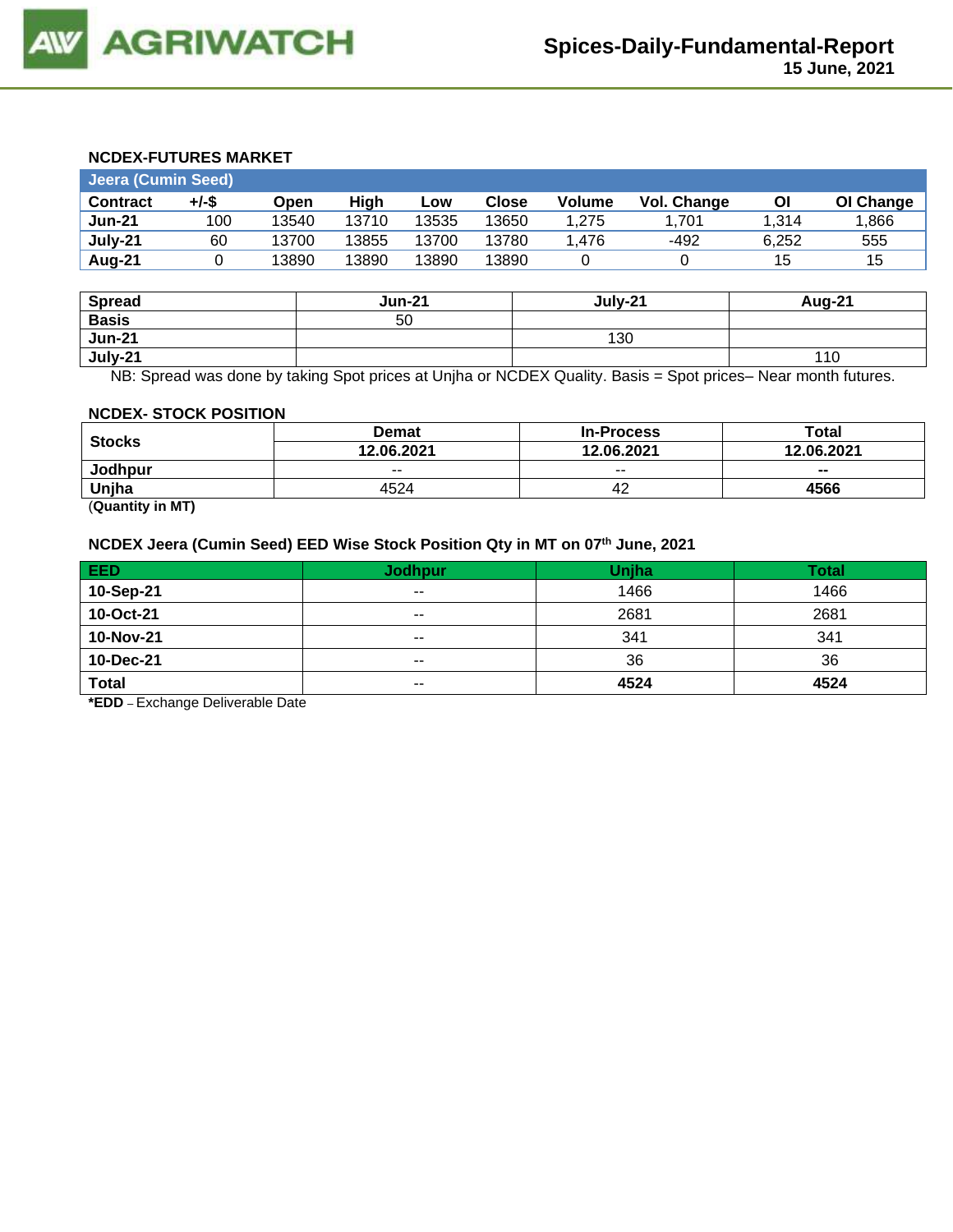

### **CARDAMOM**

#### **Fundamentals**

### **Today's Update:**

• Continued steady sentiment witnessed in Delhi Cardamom spot market on Monday.

- Currently, Spice Board has been suspended Cardamom e-auctions in Idukki, Kerala and Bodinayakkanur in Tamil Nadu due to Covid-19. Around 95 per cent of the planters are depending on auctions to get a fair price for their produce.
- As per trade information, private sales are happening through farm gate level, but it is not helping the traders to receive the desired grades and quantity.
- Subdued demand in the upcountry markets has hit the sales and liquidity for buying in the consuming centers of Delhi, Rajasthan, Madhya Pradesh, Uttar Pradesh etc. in the second wave of Covid.
- India's production for the coming marketing year 2021-22 (which will start from August officially) expected better around 30,000 MT also put the cap on prices.
- Cardamom planters were received higher prices last two years, therefore, they are taking care of their plants and favourable weather condition, is the main reason for expecting good crop in the coming year.
- As we expected earlier, the new Cardamom supply pressurizes the prices from higher levels due to increased production.
- Agriwatch estimates for 2020-21, India's Cardamom production would be around 22,000 23,000 MT, due to favourable weather conditions. Last year it was 19,000 – 20,000 MT.

| <b>Small Cardamom Spot Market Prices (Loose): (Rs/Kg)</b> |                                            |                  |           |           |                |  |  |  |
|-----------------------------------------------------------|--------------------------------------------|------------------|-----------|-----------|----------------|--|--|--|
| <b>State</b>                                              | <b>Auction Price</b>                       |                  | 14-Jun-21 | 12-Jun-21 | Change         |  |  |  |
| Kerala                                                    | <b>Kumily</b>                              | <b>Max price</b> | <b>NA</b> | <b>NA</b> |                |  |  |  |
|                                                           | <b>Benchmark market</b>                    | Avg. Price       | <b>NA</b> | <b>NA</b> | -              |  |  |  |
|                                                           |                                            | <b>Medium</b>    | 1300      | 1300      | <b>Unch</b>    |  |  |  |
|                                                           |                                            | 6.5 (Bold)       | 1350      | 1350      | <b>Unch</b>    |  |  |  |
| <b>Delhi</b>                                              | <b>New Delhi</b>                           | 7 (Bold)         | 1500      | 1500      | <b>Unch</b>    |  |  |  |
|                                                           |                                            | 7.5 (Bold)       | 1700      | 1700      | <b>Unch</b>    |  |  |  |
|                                                           |                                            | 8 (Bold)         | 2000      | 2000      | <b>Unch</b>    |  |  |  |
|                                                           | Large Cardamom Spot Market Prices: (Rs/Kg) |                  |           |           |                |  |  |  |
|                                                           | Singtam                                    | <b>Badadana</b>  | NA        | <b>NA</b> | $\blacksquare$ |  |  |  |
| <b>Sikkim</b>                                             | Singtam                                    | Chotadana        | NA        | NA        | ۰              |  |  |  |
|                                                           | Gangtok                                    | <b>Badadana</b>  | NA        | NA        | ۰              |  |  |  |
|                                                           | Gangtok                                    | Chotadana        | NA.       | NA        | ۰              |  |  |  |
|                                                           | <b>Siliguri</b>                            | <b>Badadana</b>  | <b>NA</b> | <b>NA</b> | $\blacksquare$ |  |  |  |
| <b>West Bengal</b>                                        | <b>Siliguri</b>                            | Chotadana        | NA        | <b>NA</b> | -              |  |  |  |
| Arrival & Off-take in Kg                                  |                                            |                  |           |           |                |  |  |  |
| <b>State</b>                                              | <b>Parameter</b>                           | <b>Centre</b>    | 14-Jun-21 | 12-Jun-21 | Change         |  |  |  |
| Kerala                                                    | <b>Kumily</b>                              | <b>Arrivals</b>  | <b>NA</b> | <b>NA</b> | $\blacksquare$ |  |  |  |
|                                                           |                                            | Off-take         | <b>NA</b> | <b>NA</b> | $\blacksquare$ |  |  |  |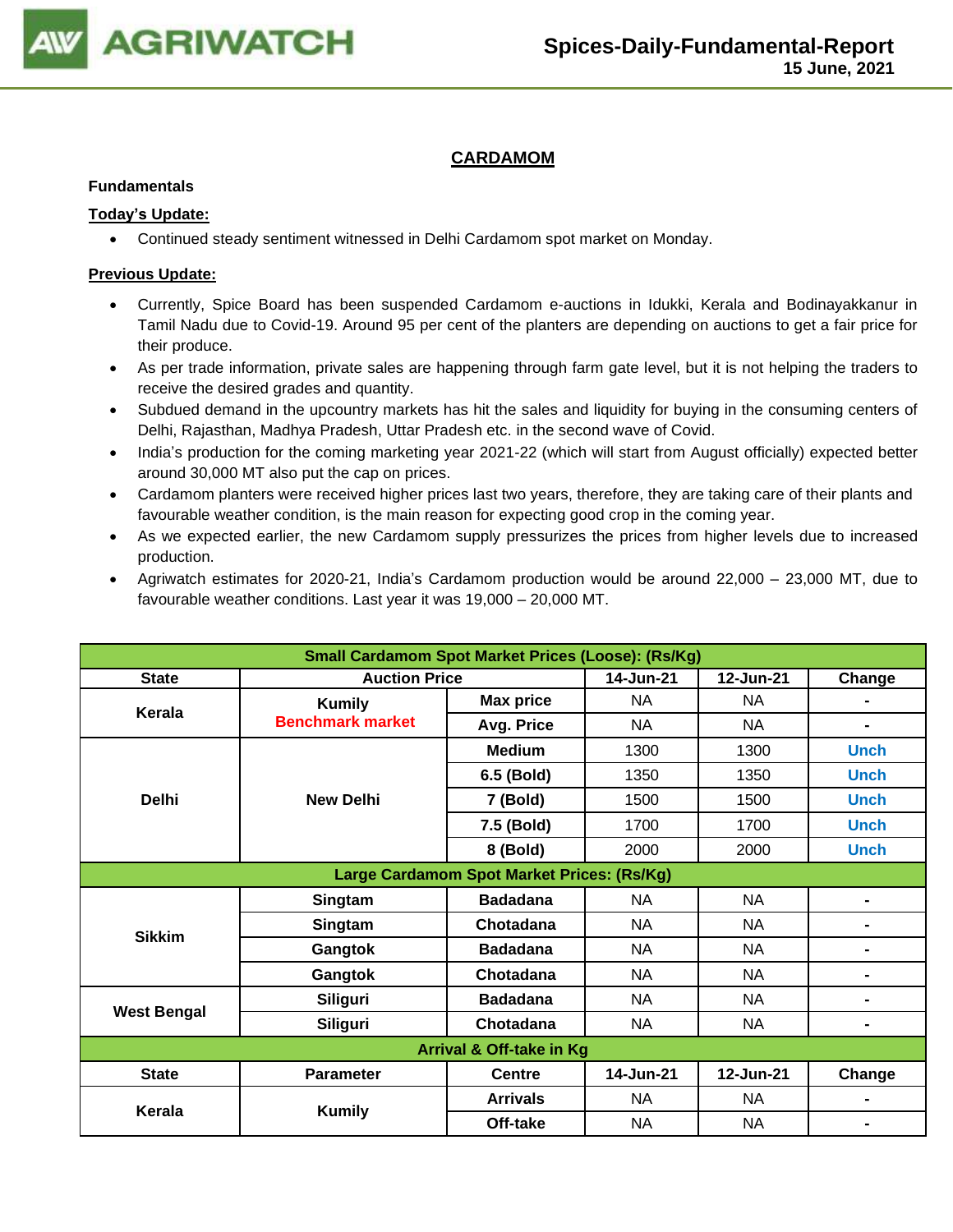

### **MCX-FUTURES MARKET**

| <b>Cardamom</b> |          |       |       |       |              |        |                    |       |           |
|-----------------|----------|-------|-------|-------|--------------|--------|--------------------|-------|-----------|
| <b>Contract</b> | $+/-$ \$ | Open  | High  | Low   | <b>Close</b> | Volume | <b>Vol. Change</b> | OI    | OI Change |
| <b>Jun-21</b>   | $- -$    | $- -$ | $- -$ | $- -$ | $- -$        | $- -$  | --                 | $- -$ | $- -$     |
| July-21         | $- -$    | $-$   | $- -$ | $- -$ | $- -$        | $- -$  | --                 | --    | $- -$     |
| Aug-21          | $- -$    | $- -$ | $- -$ | $- -$ | $- -$        | $- -$  | $- -$              | $- -$ | $- -$     |
|                 |          |       |       |       |              |        |                    |       |           |

| <b>Spread</b> | <b>Jun-21</b>            | July-21                  | Aug-21                   |
|---------------|--------------------------|--------------------------|--------------------------|
| <b>Basis</b>  | $\overline{\phantom{a}}$ | $\overline{\phantom{a}}$ | $\overline{\phantom{a}}$ |
| <b>Jun-21</b> | $\overline{\phantom{a}}$ | $- -$                    | $-$                      |
| July-21       | $\overline{\phantom{a}}$ | $\overline{\phantom{a}}$ | $\sim$                   |

NB: Spread was done by taking Spot prices of Average quality prices. Basis = Spot prices– Near month futures.

#### **MCX- STOCK POSITION**

| <b>Stocks</b> | <b>Demat</b>             | <b>In-Process</b>        | Total                    |  |
|---------------|--------------------------|--------------------------|--------------------------|--|
|               | 12.06.2021               | 12.06.2021               | 12.06.2021               |  |
| Vandanmedu    | $\overline{\phantom{0}}$ | $\overline{\phantom{0}}$ | $\overline{\phantom{0}}$ |  |
| T.N.(Bodi)    | $- -$                    | $- -$                    | $- -$                    |  |

(**Quantity in MT)**

### **MCX Cardamom EED Wise Stock Position Qty in MT on 07th June, 2021**

| ccn                      | Vandanmedu <sup>1</sup> | <b><i>PERS</i></b><br>$\sim$<br>ичн | Гоtal |
|--------------------------|-------------------------|-------------------------------------|-------|
| --                       | --                      | $- -$                               | $- -$ |
| $\overline{\phantom{a}}$ | $- -$                   | $- -$                               | $- -$ |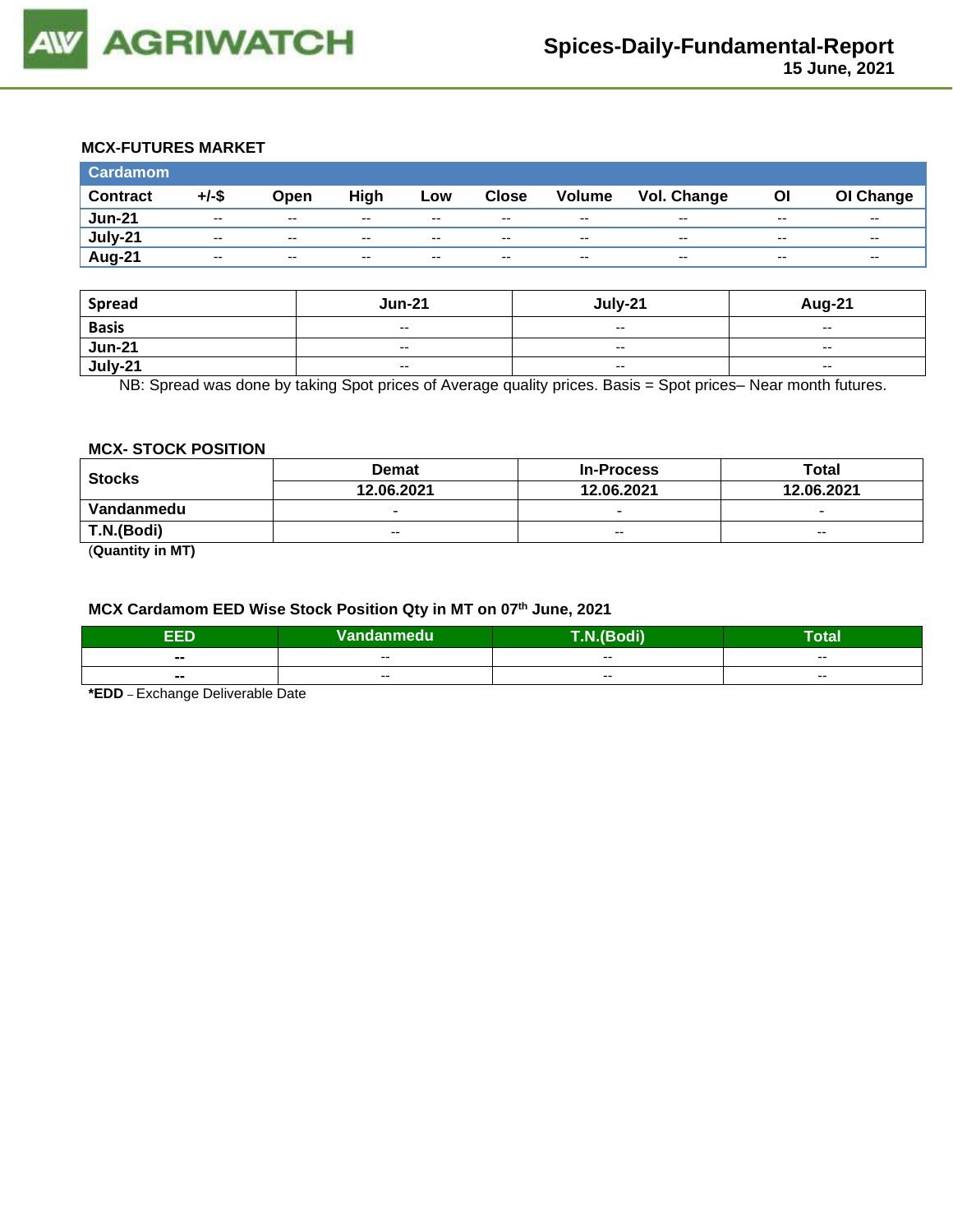

### **CORIANDER SEED**

#### **Fundamentals: Today's Update:**

• Steady sentiment witnessed in Coriander spot market on Monday.

- Coriander spot market reopened on yesterday after coronavirus lockdown, rest markets likely to reopen from the second week of June.
- Buyers are likely to be active further from the current level to go for active buying as ending stocks slowly come down.
- *Agriwatch estimates lower ending stocks for 2021-22 (marketing year) likely to support Coriander prices in the coming days.*
- *As per Agriwatch production estimate, Coriander production for 2021-22 (marketing year) is estimated at 342,435 MT (85 lakh bags) compared to last year's 352,316 MT (88 lakh bags, 1 bag = 40 kg).*
- We expect the 2021-22 marketing year likely to be good for Coriander.

| <b>Coriander Spot Market Prices (Loose): (Rs/Qtl)</b> |                               |               |           |           |                              |  |  |
|-------------------------------------------------------|-------------------------------|---------------|-----------|-----------|------------------------------|--|--|
| <b>State</b>                                          | <b>Centre</b>                 | Grade (New)   | 14-Jun-21 | 12-Jun-21 | Change                       |  |  |
|                                                       |                               | Eagle         | 6500      | 6500      | <b>Unch</b>                  |  |  |
|                                                       | Kota<br><b>Benchmark</b>      | Eagle(Split)  | 6800      | 6800      | <b>Unch</b>                  |  |  |
|                                                       | market                        | Badami        | 6200      | 6200      | <b>Unch</b>                  |  |  |
|                                                       |                               | Badami(Split) | 6500      | 6500      | <b>Unch</b>                  |  |  |
|                                                       |                               | Eagle         | 6400      | <b>NA</b> | $\blacksquare$               |  |  |
|                                                       |                               | Eagle(Split)  | 6400      | <b>NA</b> | $\blacksquare$               |  |  |
|                                                       | Ramganj                       | Badami        | 6100      | <b>NA</b> | $\blacksquare$               |  |  |
| Rajasthan                                             |                               | Badami(Split) | 6100      | <b>NA</b> | $\blacksquare$               |  |  |
|                                                       |                               | Scooter       | 7400      | <b>NA</b> |                              |  |  |
|                                                       | <b>Baran</b>                  | Eagle         | 6200      | 6200      | <b>Unch</b>                  |  |  |
|                                                       |                               | Badami        | 6100      | 6100      | <b>Unch</b>                  |  |  |
|                                                       |                               | Eagle         | 6300      | <b>NA</b> | $\blacksquare$               |  |  |
|                                                       | <b>Bhawani</b>                | Badami        | 6200      | <b>NA</b> | $\blacksquare$               |  |  |
|                                                       |                               | Scooter       | 6600      | <b>NA</b> | -                            |  |  |
|                                                       |                               | Double Paroot | <b>NA</b> | <b>NA</b> | $\blacksquare$               |  |  |
|                                                       |                               | Badami        | 5900      | Closed    | $\blacksquare$               |  |  |
|                                                       | Guna                          | Eagle         | 6200      | Closed    | -                            |  |  |
|                                                       |                               | Scooter       | 6800      | Closed    | $\blacksquare$               |  |  |
| <b>Madhya Pradesh</b>                                 |                               | Badami        | 6000      | <b>NA</b> | $\blacksquare$               |  |  |
|                                                       | <b>Neemuch</b>                | Eagle         | 6400      | <b>NA</b> | $\blacksquare$               |  |  |
|                                                       |                               | Scooter       | <b>NA</b> | <b>NA</b> | $\qquad \qquad \blacksquare$ |  |  |
|                                                       | Gondal                        | Badami        | 6405      | <b>NA</b> | $\blacksquare$               |  |  |
| Gujarat                                               |                               | Eagle         | 7355      | <b>NA</b> |                              |  |  |
|                                                       |                               | Eagle (Dal)   | 8500      | 8500      | <b>Unch</b>                  |  |  |
| <b>Delhi</b>                                          | <b>Khari Baoli</b><br>(Delhi) | Eagle         | 10100     | 10100     | <b>Unch</b>                  |  |  |
|                                                       |                               | Scooter       | 12500     | 12500     | <b>Unch</b>                  |  |  |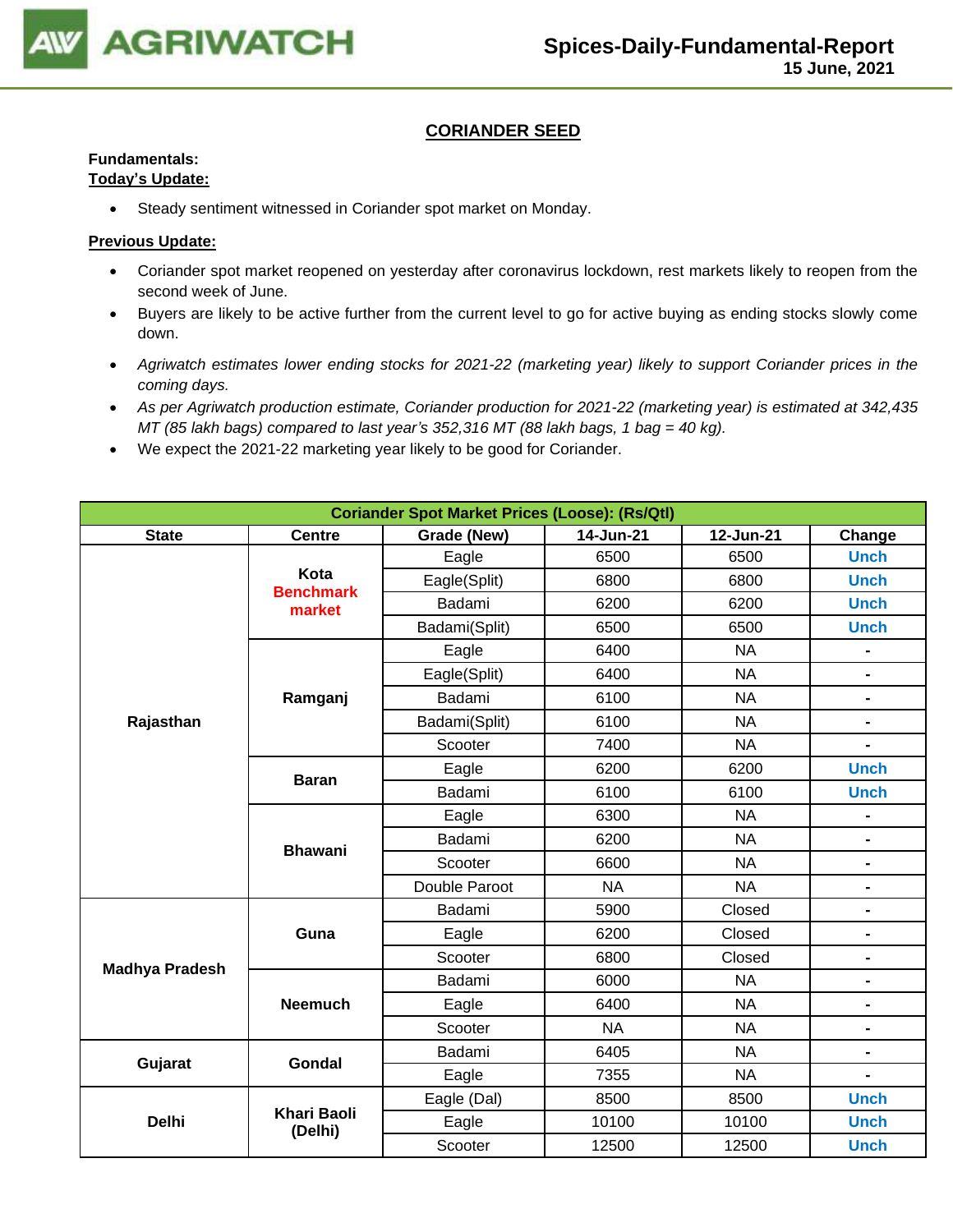

 **15 June, 2021**

| Arrival & Off-take in bags (1 bag = 40 kg) |                |               |           |           |                |  |
|--------------------------------------------|----------------|---------------|-----------|-----------|----------------|--|
| <b>State</b>                               |                | <b>Centre</b> | 14-Jun-21 | 12-Jun-21 | Change         |  |
|                                            | Kota           | Arrival       | 1500      | 1000      | 500            |  |
|                                            |                | Offtake       | 1500      | 1000      | 500            |  |
|                                            | Ramganj        | Arrival       | 6000      | NA        |                |  |
| Rajasthan                                  |                | Offtake       | 6000      | NA        | $\blacksquare$ |  |
|                                            | <b>Baran</b>   | Arrival       | 4000      | 2000      | 2000           |  |
|                                            |                | Offtake       | 4000      | 2000      | 2000           |  |
|                                            | <b>Bhawani</b> | Arrival       | 1300      | NA        |                |  |
|                                            |                | Offtake       | 1300      | <b>NA</b> | $\blacksquare$ |  |
| <b>Madhya Pradesh</b>                      | Guna           | Arrival       | NA        | Closed    |                |  |
|                                            |                | Offtake       | NA        | Closed    |                |  |
|                                            |                | Arrival       | 900       | <b>NA</b> | $\blacksquare$ |  |
|                                            | <b>Neemuch</b> | Offtake       | 900       | <b>NA</b> |                |  |

### **NCDEX-FUTURES MARKET**

| <b>Coriander</b> |       |      |      |      |       |        |             |       |           |
|------------------|-------|------|------|------|-------|--------|-------------|-------|-----------|
| <b>Contract</b>  | +/-\$ | Open | High | Low  | Close | Volume | Vol. Change | ΟI    | OI Change |
| <b>Jun-21</b>    | 24    | 6614 | 6728 | 6592 | 6630  | 1.370  | -15         | 940   | -700      |
| July-21          | 36    | 6690 | 6800 | 6678 | 6724  | 1,595  | -365        | 7,795 | 515       |
| Aug-21           |       | 6840 | 6840 | 6840 | 6840  |        | -ຕ          | 30    |           |

| <b>Spread</b> | <b>Jun-21</b> | July-21 | Aug-21 |
|---------------|---------------|---------|--------|
| <b>Basis</b>  | $-130$        |         |        |
| <b>Jun-21</b> |               | 94      |        |
| July-21       |               |         | 116    |

NB: Spread was done by taking Spot prices of Average quality prices at Kota. Basis = Spot prices– Near month futures

#### **NCDEX- STOCK POSITION**

| <b>Stocks</b>                                                   | <b>Demat</b> | <b>In-Process</b> | Total          |
|-----------------------------------------------------------------|--------------|-------------------|----------------|
|                                                                 | 12.06.2021   | 12.06.2021        | 12.06.2021     |
| <b>Baran</b>                                                    |              | -                 | -              |
| Gondal                                                          | 4565         | 90                | 4655           |
| Kota                                                            | 445          | 20                | 465            |
| Ramganj                                                         | -            | -                 | $\blacksquare$ |
| $\mathbf{r}$ and $\mathbf{r}$ and $\mathbf{r}$ and $\mathbf{r}$ |              |                   |                |

(**Quantity in MT)**

### **NCDEX Coriander EED Wise Stock Position Qty in MT on 07th June, 2021**

| <b>EED</b>   | Gondal | <b>Kota</b>   | Ramganj Mandi | <b>Total</b> |
|--------------|--------|---------------|---------------|--------------|
| $10-Sep-21$  | 467    | 435           | $\sim$        | 902          |
| 10-0ct-21    | 2774   | 10            | $- -$         | 2784         |
| $10-Nov-21$  | 556    | $\sim$ $\sim$ | $- -$         | 556          |
| 10-Dec-21    | 639    | $- -$         | $- -$         | 639          |
| <b>Total</b> | 4436   | 445           | $- -$         | 4881         |